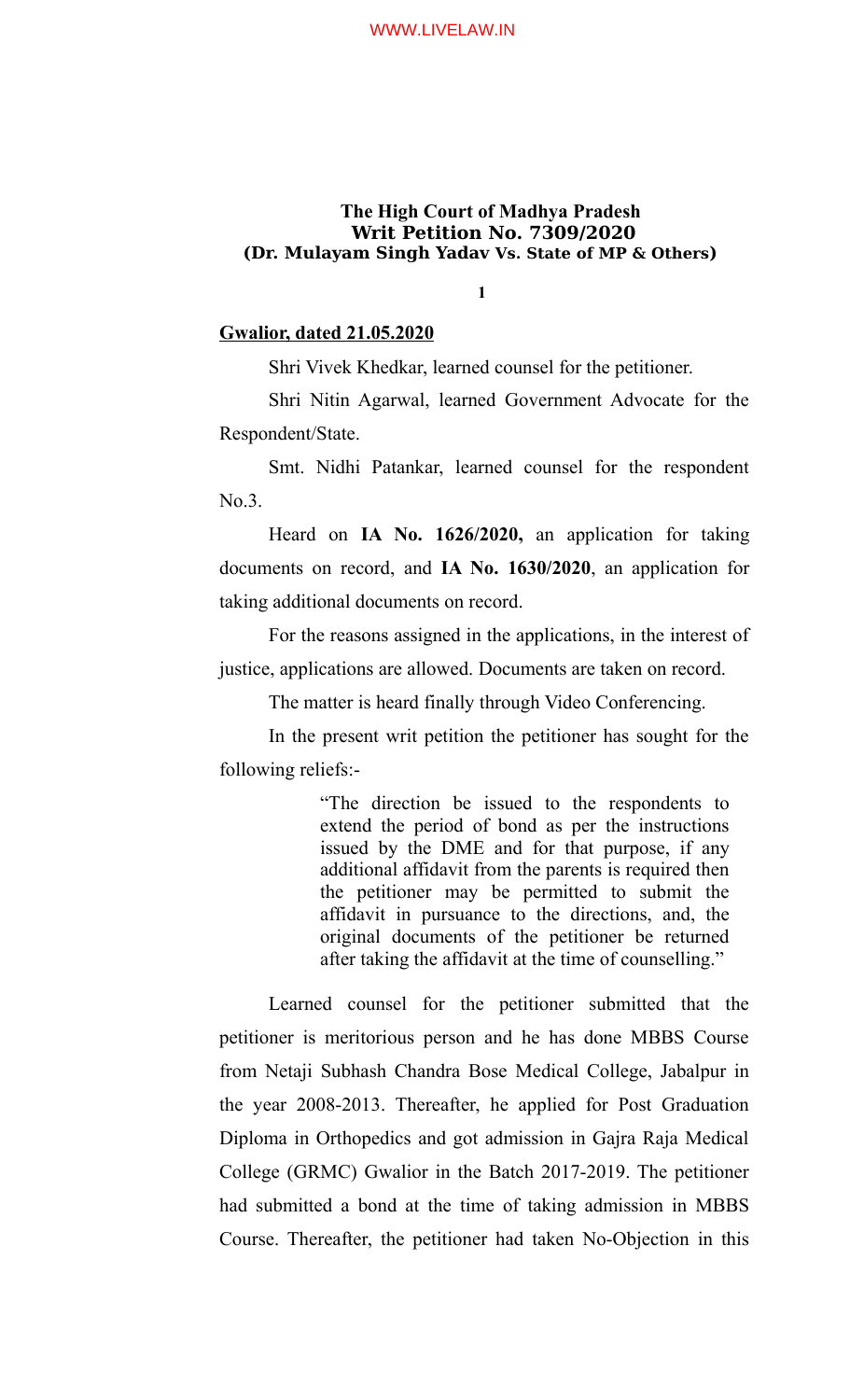**2**

regard and he got admission in Post-Graduation Diploma in Orthopedics. At the time of admission in PG Diploma in Orthopedics, the petitioner had deposited all original documents in the office of GRMC, Gwalior. Again, at the time of admission the petitioner executed a bond that he will render one year services in the Government Hospitals after completing diploma otherwise he will be bound to deposit Rs.8.00 lacs towards the bond. Accordingly, the petitioner applied for rendering services in GRMC Gwalior in the Super Speciality Hospital and he has been allowed to join on 6.8.2019.

In October, 2019, an advertisement was published with regard to PG Courses and petitioner appeared in the NEET Examination and secured 7888 rank. The counselling for the aforesaid PG Courses was to be started from 12.3.2020 to 22.3.2020. As per the direction of Dean, GRMC Gwalior, the petitioner was ready and willing to submit his as well as his parent's affidavits in terms of the instructions issued by the DME on 25.2.2020.

Learned counsel for the petitioner further urged that he has submitted representation that if the petitioner is allotted a seat in MS Orthopedics in the counselling then the bond period which has been given by the petitioner may be extended for a period of more than two years but no decision till yet has been taken on the said representation.

Per Contra, learned counsel appearing for the respondents have opposed the prayer and submitted that the petitioner is at fault. He has neither fulfilled the conditions of bonds executed on various occasions nor deposited any money as per the bond requirement.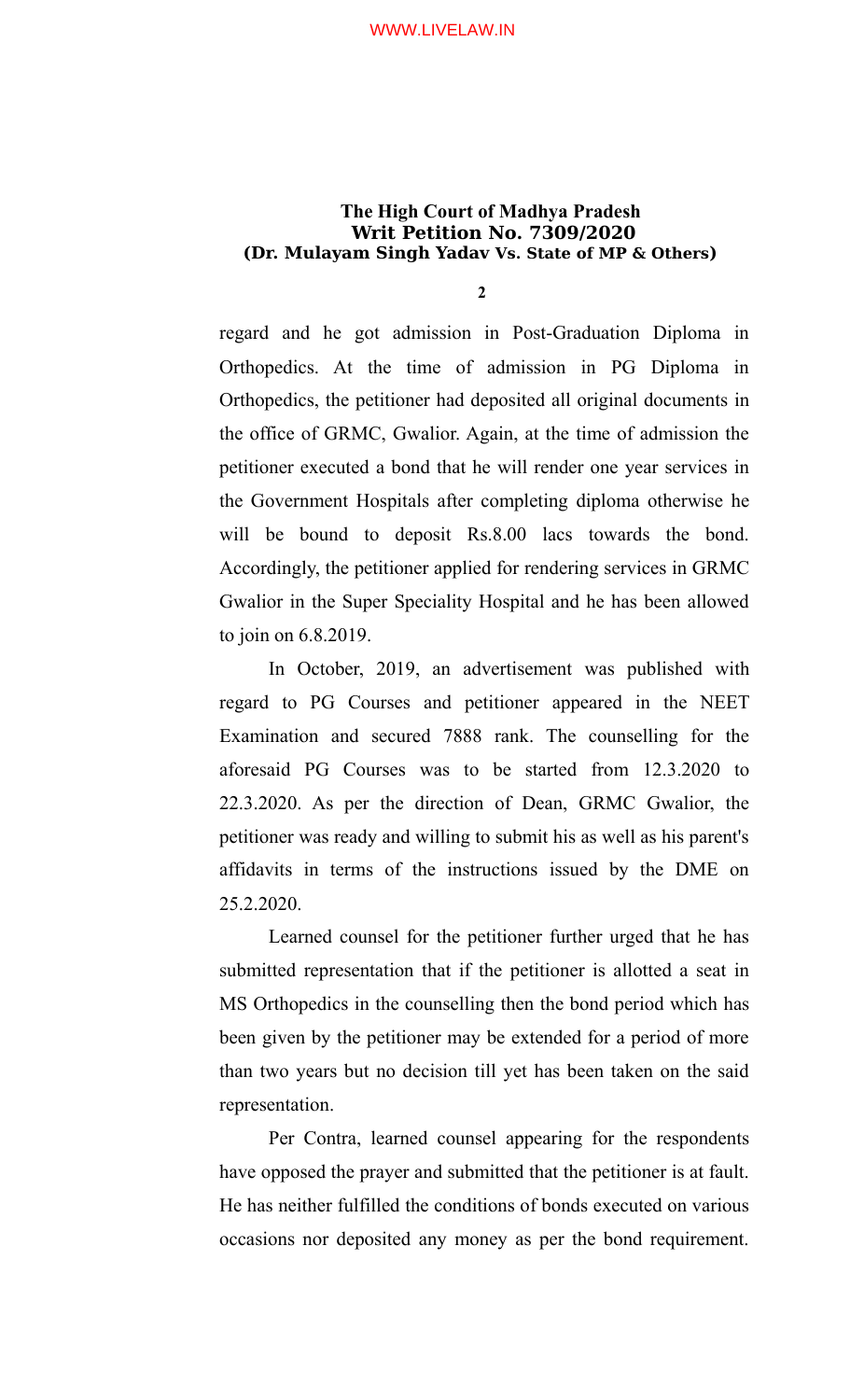**3**

The first bond was executed by the petitioner when he took admission in MBBS in Netaji Subhash Chandra Bose Medical College, Jabalpur in the year 2008-2013. Thereafter the petitioner executed second bond at the time of admission in PG Diploma Course in the year 2014 but till date he has neither complied with bond conditions nor deposited any amount of bond. Hence, no relief can be granted to the petitioner.

Heard learned counsel for the parties and perused the material available on record.

It is settled position of law that there is no fundamental right to pursue post-graduation medical education, specially in Government colleges where higher education is subsidized. Therefore, the conditions precedent for executing bond cannot be challenged and it is no way violative of any constitutional right. It is obligatory for the students to execute bond at the time of their admission. On completion of their courses questioning the bond on several grounds is not permitted. At the time of admission, execution of bond is an obligation on the student as he is going to get higher education on subsidized basis. Therefore, he will perform special duties as mentioned in the said bond. If he fails to comply with the conditions precedent in the bond within the specified time, he will be liable to pay the bond amount.

In the case at hand, it is an admitted position that on various occasions, as mentioned above, the petitioner has executed the bonds. It is also apparent from the writ petition as well as the documents/affidavit of the petitioner and request letter for extension of time dated 12.2.2020 and 17.2.2020, enclosed with the petition at pages 24, 25, 26, 29 and 31, that the petitioner has not complied